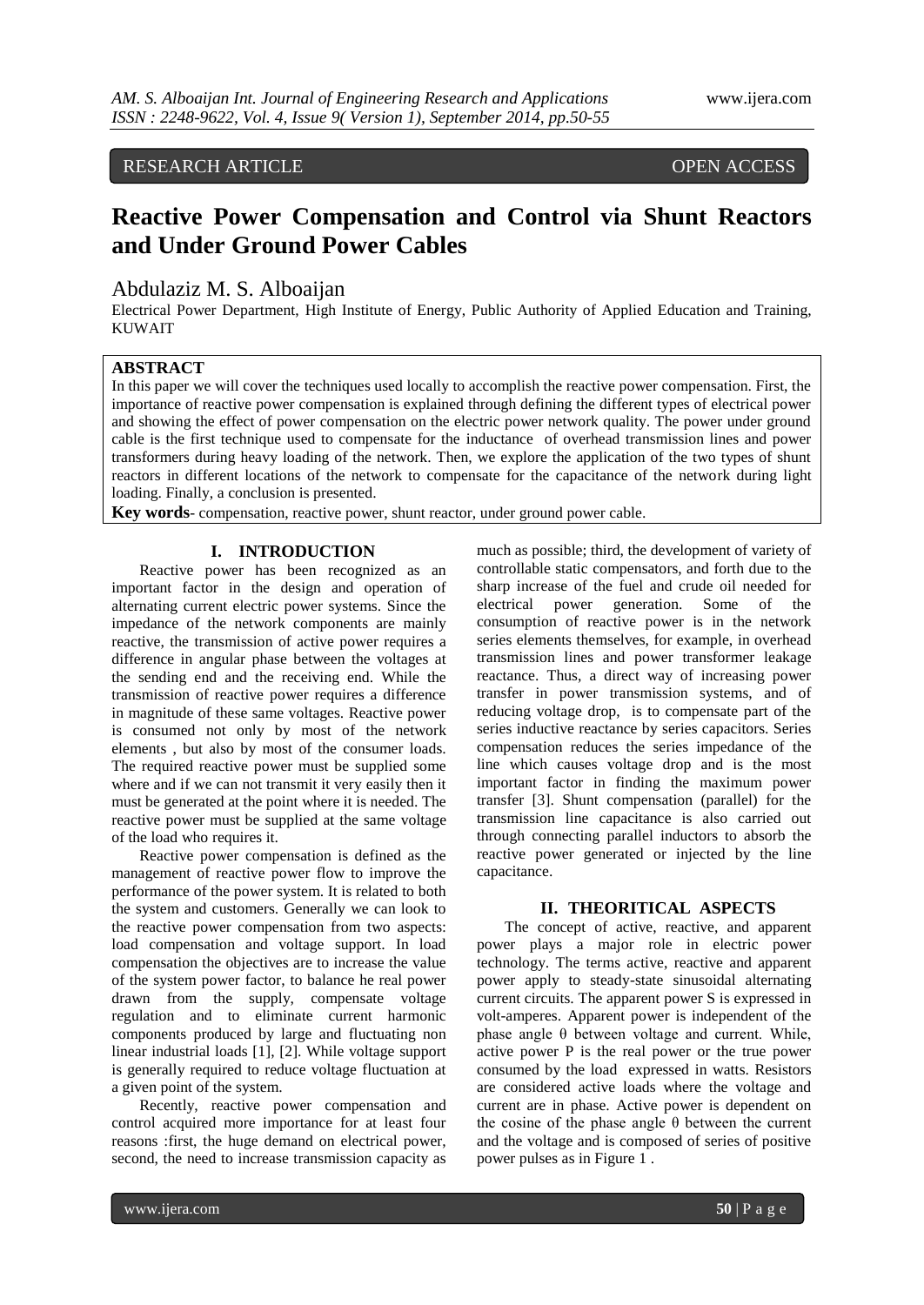

Figure 1. Instantaneous active power in a resistive load .

Capacitors and inductors are considered reactive loads and reactive power Q is measured in VARS. According to present AIEE convention volt-amperes reactive are absorbed by inductive loads and Q for inductive load is considered positive. While, voltamperes are supplied by capacitive loads and Q for capacitive load is considered negative. Equipment on the network that considered inductive loads are: inductive reactance (XL), induction motors, welding transformer, all inductive loads, series reactance, and under excited synchronous motors. While, coactive loads on the network are: shunt capacitors, series capacitors, capacitance of transmission line, overexcited synchronous condenser/motor, cables and transmission lines on low loads [4].

For capacitors the current leads the voltage by 90° while for inductors the current lags the voltage also by 90°. Therefore, the current of the capacitor is 180° out of phase with the current of the inductor. Figure 2. shows the waveforms of the reactive power due to connecting an inductor to an alternating source. The reactive power is composed of series positive and negative loops. The positive loops of the reactive power are corresponding to the instantaneous power delivered from the source to the inductor and the negative loops represent the instantaneous power delivered from the inductor to the source.



Figure 2. Instantaneous reactive power in an inductive load .



Figure 3. Instantaneous reactive power in a capacitive load .

www.ijera.com **51** | P a g e The three types of power for single phase can be expressed as follows  $S = I E^*$  (1)  $P = I E COS \theta$  (2)  $Q = I E SIN \theta$  (3) The relation between these powers is expressed in (4) and shown in Fig. 4.  $S = P \pm jQ$  (4)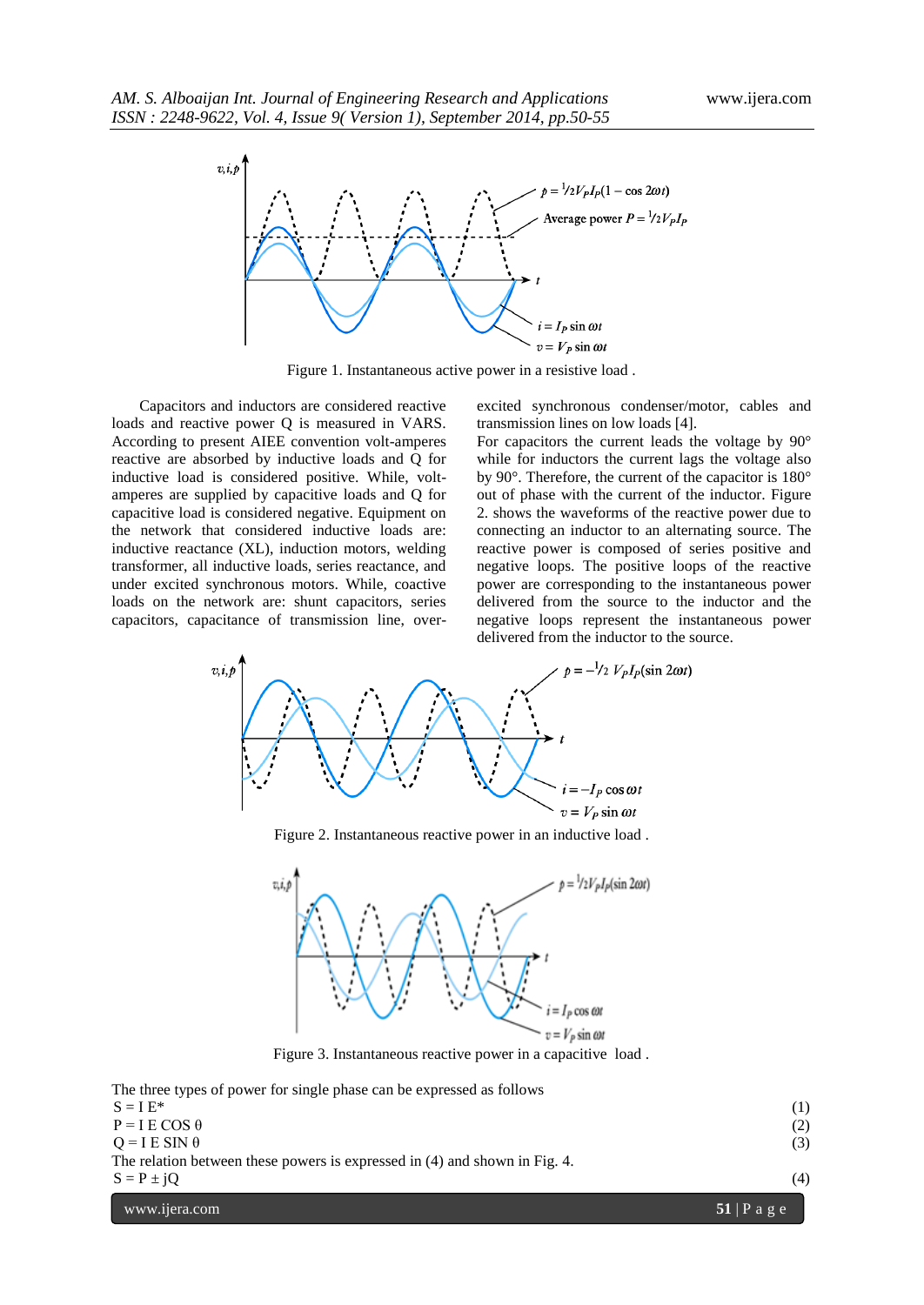

Figure 4. Phase representation of complex power for lagging power factor load

Figure 5. shows the distributed impedance of the transmission line. The transmission line in general can be represented by its lumped model as in Figure 6. The value of R, XL, and XC depends on the line length and characteristics. The series inductance reduces the line transfer capability and also results in voltage drop. The series inductance absorbs reactive power from the network and it must be supplied

through the generating power stations or supplied locally. The shunt capacitance draws a charging current or it injects reactive power to the network. Therefore, a series capacitor is added to the transmission line to supply the transmission line inductance with the reactive power it needs and a shunt inductance is added to the system to absorb the reactive power injected by the shunt capacitance.



Figure 5. Distributed impedance of a transmission line.



Figure 6. Equivalent lumped model of a transmission line

## **III. COMPENSATION VIA POWER UNDER GROUND CABLES**

The capacitance of power under ground cables is very high compared to that for the over head transmission line and that's because of the small distance between the different phases of the under ground cable. Therefore the capacitive reactance of under ground cables XC is very small compared to that of over head transmission line. While, inductive reactance of over head transmission line XL is large compared to that of the under ground cable. For our local network power under ground cables are dominant and they are more than 40000 km in length for different voltage levels. While overhead

transmission lines are just 9000 km. The effect of under ground cables capacitance during light loading of the network and the inductance of over head transmission lines during heavy loading must be considered. Table 1 shows a typical values of these impedances [5].

Table 1. Typical impedance values per kilometer for 3-phase 60 Hz Lines

| Type of Line                 |    | $X_C(\Omega)$ |
|------------------------------|----|---------------|
| Over Head Transmission   0.5 |    | 300000        |
| Line                         |    |               |
| Under Ground Cable           | 01 | 3000          |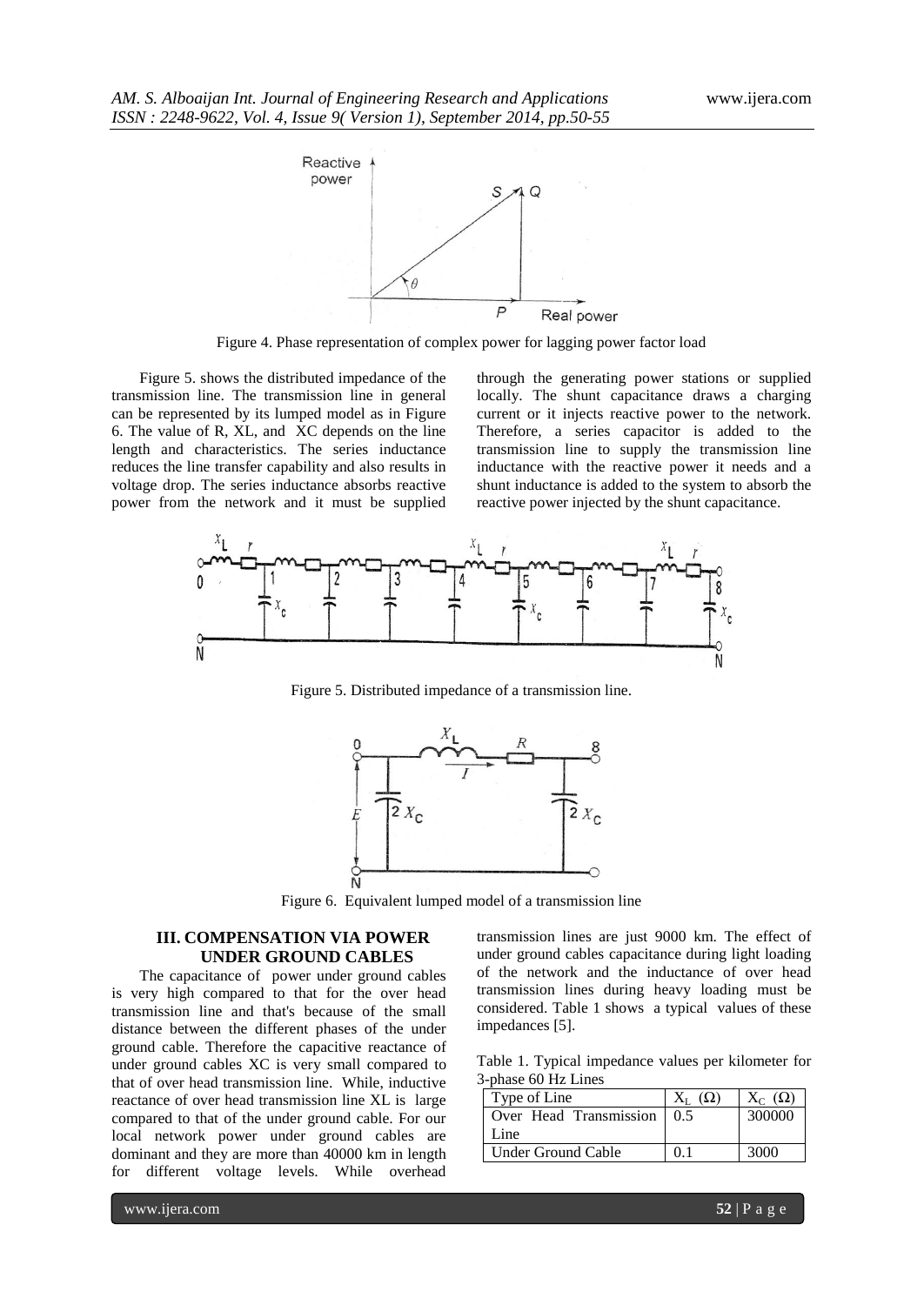In our local electrical net work where the climate is very hot during most of the year. The main residential consumer loads are air conditioning with a poor lagging power factor where a lot of reactive power to be absorbed by these loads in addition to the reactive power required by the inductance of the overhead transmission lines and power transformers. Therefore, the reactive power needed must be generated through the power generating stations and transmitted through the transmission and distribution stages which would result in overheating and over loading to the network components. Hence, the reactive power generated locally for the consumer loads ( residential or industrial ) by adding shunt capacitance units in the premises of the consumers. But for the reactive power required by power transformers and over head transmission lines is generated locally by under ground power cables. Normally, for the security of the electrical network and for the maintenance requirement there is at least one extra under ground power cable between two different electrical substations is available. These under ground cables normally is opened from both substations when they are not needed and connected from both sides when needed. These under ground cables if connected from on side only they will be energized and works as a capacitor and injecting reactive power to the net work. The reactive power generated from each under ground power cable depends on the voltage level and the cable length and other specifications. Therefore, in summer time where the net wok is very loaded and reactive power is needed , these under ground cables are energized by the national control center engineers and according to the reactive power compensation needed and at the place needed. Control engineer can chose between the different power cables available according to the reactive power they can inject to the network to satisfy the requirements in terms of reactive power and other variables of the network.

## **IV. COMPENSATION VIA SHUNT REACTORS**

Under light or no-load conditions , charging current should be kept less than the rated full-load current of the line. The charging current is approximately given by BC |V| where BC is the total capacitive susceptance of the line and |V| is the rated voltage to neutral. If the total inductive susceptance is Bl due to several inductors connected from line to neutral at appropriate places along the line, then the charging current can be expressed as in (5)

$$
Ichg = (BC - B1) |V| = BC |V| (1 - B1 / BC)
$$
 (5)

Reduction of the charging current is by the factor of  $( 1 - Bl / BC )$  and  $Bl / BC$  is the shunt compensation factor. Shunt compensation at no-load also keeps the receiving end voltage within limits. Thus shunt reactors should be introduced as load is removed for proper voltage control.

Shunt reactors used in our local network is composed of two types. The first type is used with conjunction of 300MVA power transformers used at the voltage level of 300KV where the main windings of the power transformer are step down 300KV/132KV and a third tertiary winding is added as 33KV to be used as a shunt reactor absorbing reactive power. The second type of shunt reactors are just a three phase primary winding and is available at different var ratings and at different voltage levels. Therefore, var compensation is carried out in the main and the interconnected substations using shunt reactors and according to the voltage level.

On the 300/132 KV substations where 300 MVA power transformers are used with three windings , the tertiary winding voltage is 33 KV and used as a shunt reactor of 45 MVAR a shown in Fig. 7.



Figure 7. Shunt reactor as a tertiary winding for 300 MVA power transformer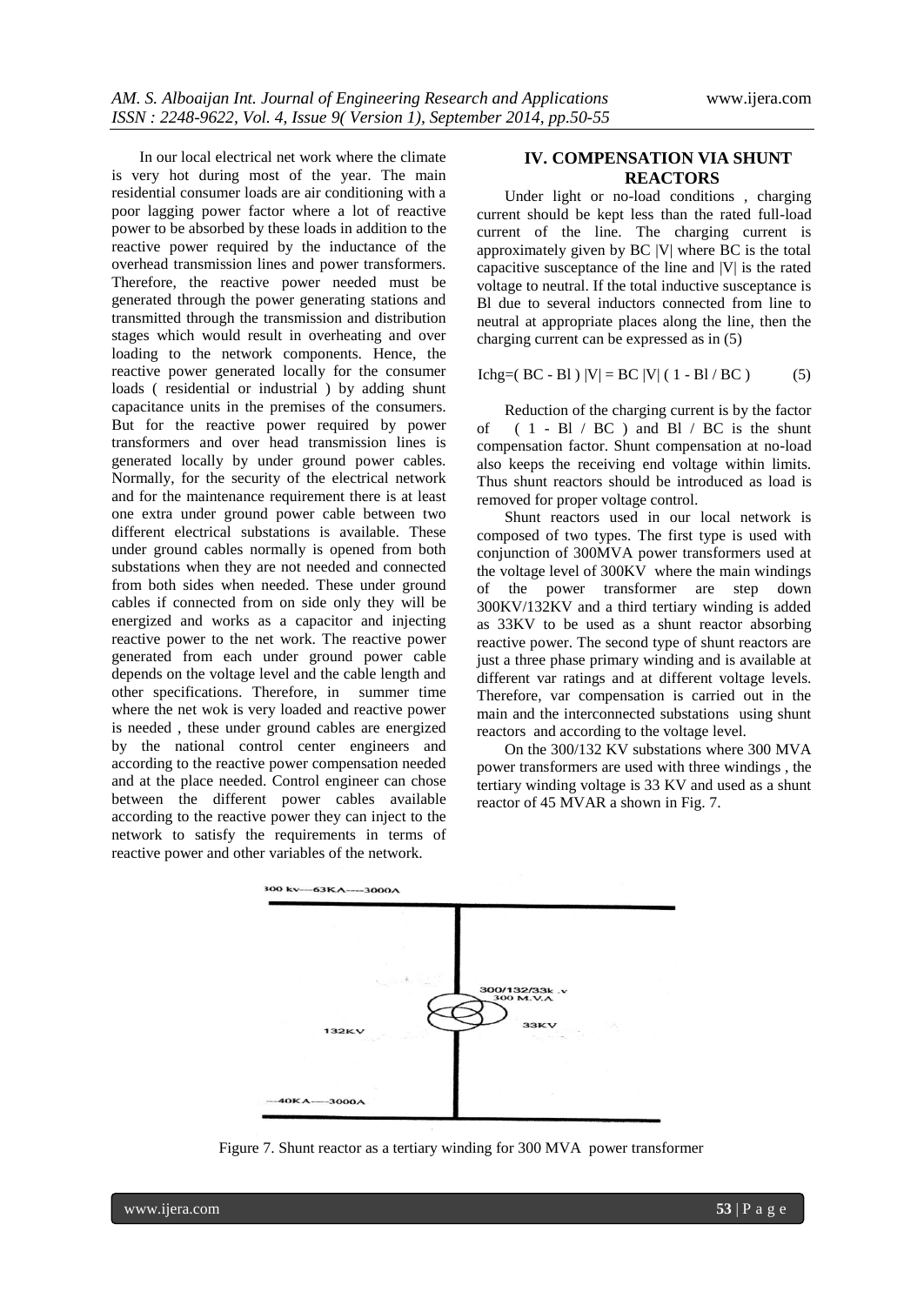For 300 KV long over head transmission lines a shunt reactor of 250 MVAR is installed as in Fig. 8 to compensate for the shunt capacitance of the transmission line.



Figure 8. Shunt reactor installed for 300 KV over head transmission line .

For 132KV long over head transmission lines a 50MVAR shunt reactor is connected as shown in Fig. 9.

For 132/11 KV substations a shunt reactor is installed as a feeder panel with a reactive power of 45

MVAR. While for 33/11 KV substations a shunt reactor is installed as a feeder panel with a reactive power of 35 MVAR.





#### **V. CONCLUSION**

Reactive power compensation through the basic methods shown in this paper even though they are simple in terms of control but they are effective in terms of reactive power compensation. Harmonics resulting from thyristors used in control of modern reactive power compensators are avoided.